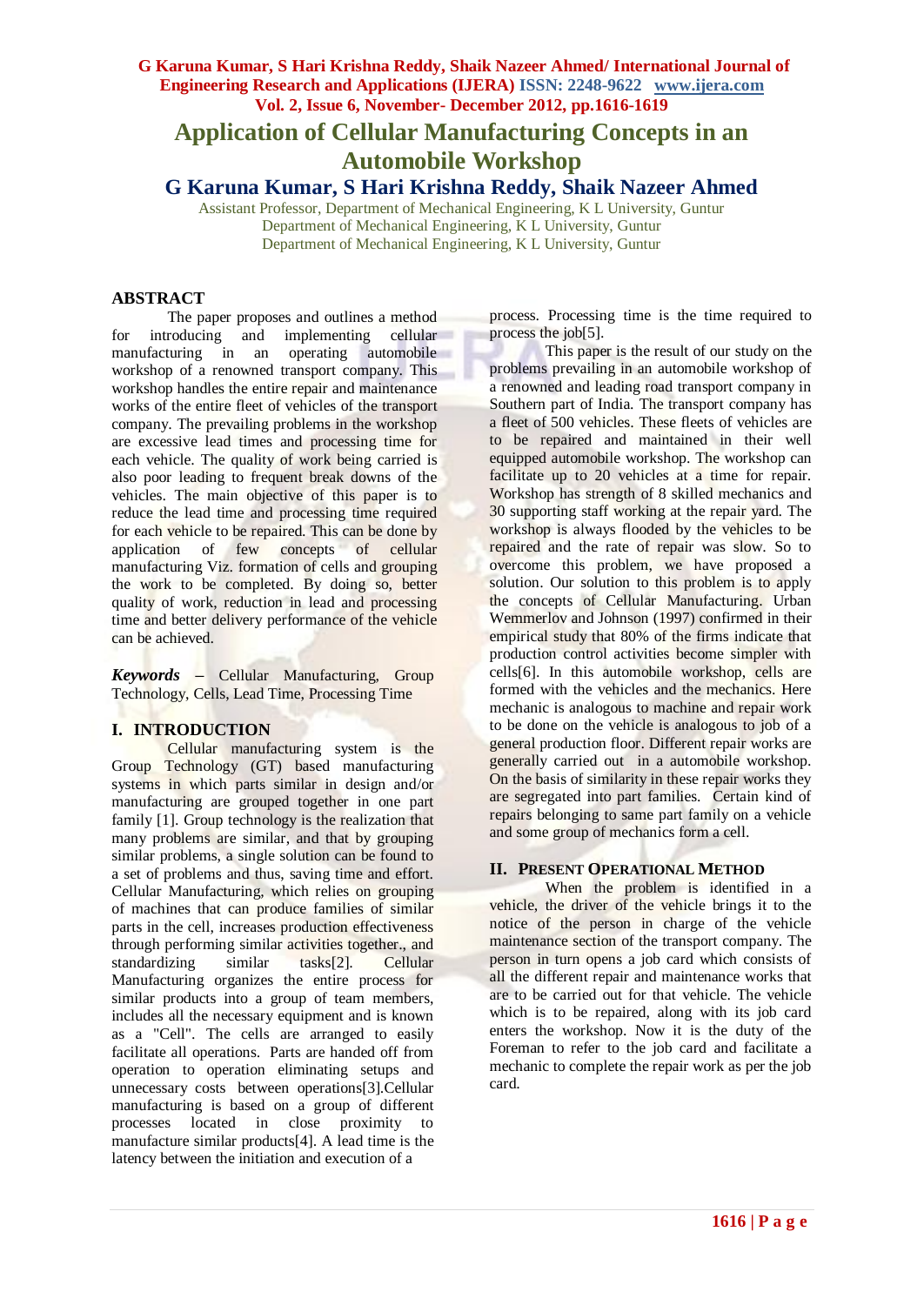



Per day each mechanic has to complete the job cards of 3 to 4 vehicles depending up on the load of work at workshop. The present operational method can be explained by using Fig.1. Here M-1, M-2 and M-3 represent three different mechanics. X, Y and Z represent three different repair works to be carried out. V-1, V-2 and V-3 represent three different vehicles. Each mechanic works on a vehicle to complete the repair works X, Y and Z. In this way he is responsible for the completion of the repair work of the vehicle which is allotted to him. We have understood there are lots of problems that have to be solved which occur by this method. The main drawbacks are

- i. The resources ( both men and machines) cannot be utilized to the optimal limit
- ii. Supervision of the work being carried out would be difficult.
- iii. It is rather individual's work where there is lot of effort to be made by the individual.
- iv. Due to the overloading of work, the mechanic is easily affected to fatigue. This would affect the quality of the work being carried out. If the quality of the work is not up to the mark, it will lead to further problems viz., the vehicle will have to return to the workshop very soon due to the same problem and this cannot happen in a transport company because if a vehicle is not in proper working condition, huge loss of revenue have to be incurred.

#### **III. HOW CELLULAR MANUFACTURING CONCEPT CAN BE APPLIED**

In Cellular manufacturing, part families are formed based on the similarities of design and manufacturing attributes of the parts to be produced. Then a group of machines along with the part families to be produced are formed as Cells.

As this kind of grouping and application of cellular manufacturing concepts cannot be done directly to an automobile workshop which is a job shop environment. So these concepts have to be tailor made to serve the purpose in this case.

For the application of cellular manufacturing concepts, we have considered the repair works to be done as parts to be produced and the mechanics as machines used to process those parts. Here a mechanic or a group of mechanics along with some concise category of repair works forms a virtual cell. So, this mechanic is responsible for the repair works which fall under his cell. This means that now his works is not constrained to completion of repair works of two or three vehicles assigned to him by the foreman but to complete the specific repair works that fall under his virtual cell of all the vehicles entering the workshop. So this means that a vehicle is now being repaired by many mechanics rather than one single mechanic being responsible for the whole repair work of a vehicle.

#### **IV. PROPOSED OPERATIONAL METHOD**

In this method, when the vehicle enters the workshop, it is the responsibility of the mechanic or group of mechanics to go through the job card and identify the repair works that are assigned to them and start doing them. They have to keep doing this for all the vehicles entering the workshop. Here the vital responsibility of the Foreman is to divert and allot the repair of the vehicle to the other mechanic or group of mechanics who are comparatively free if the mechanic or group of mechanics who actually have to do that repair work are overloaded at that moment. In this way Foreman has to keep a watch of the work being carried out and allot to other mechanics so that the work is evenly distributed and it is completed on time.



Fig. 2. Diagrammatic Representation of Proposed Operational Method

The present operational method can be explained by using Fig.2. Here M-1, M-2 and M-3 represent three different mechanics. X, Y and Z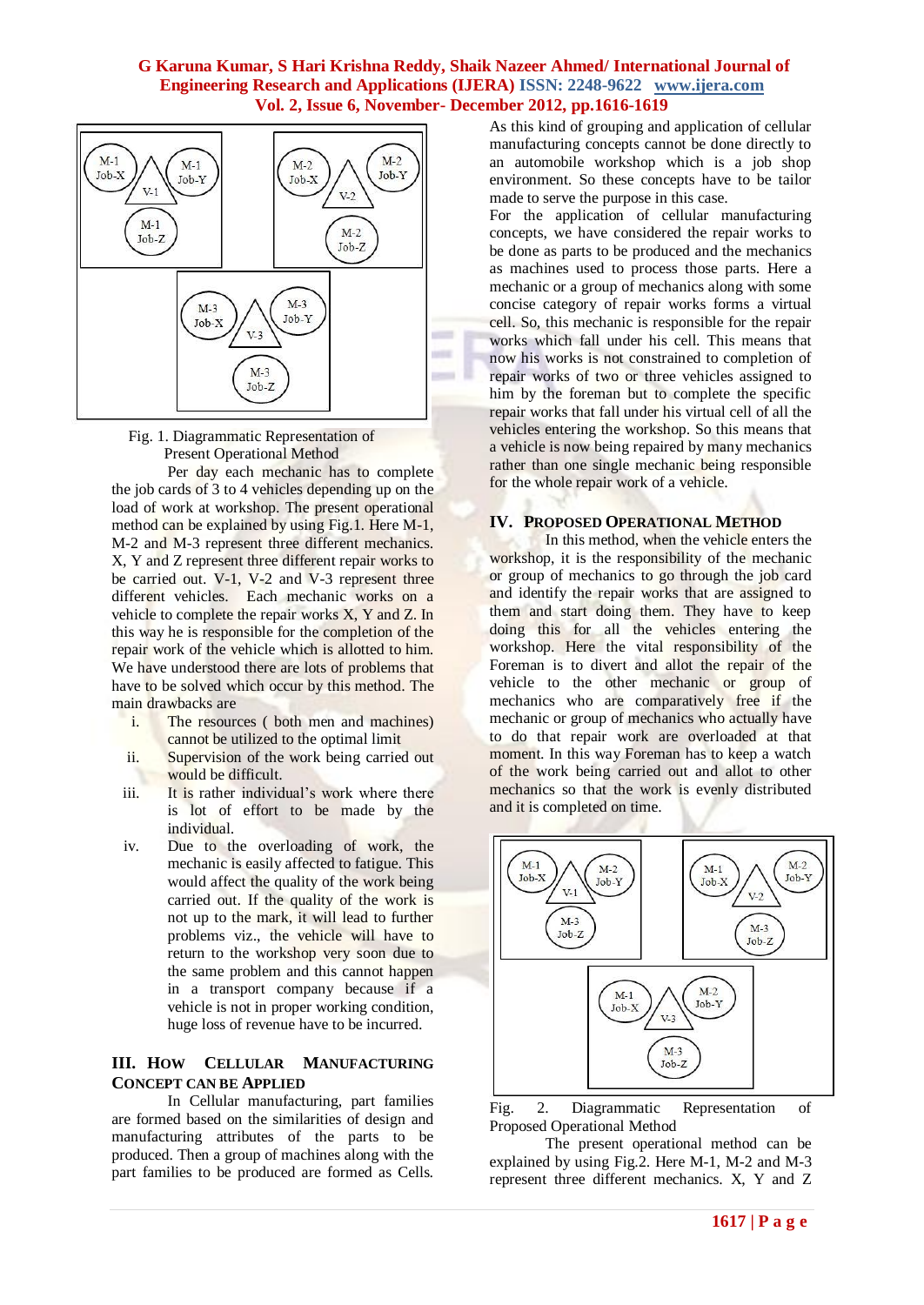represent three different repair works to be carried out. V-1, V-2 and V-3 represent three different vehicles. As illustrated, each vehicle is repaired by different mechanics or group of mechanics. Mechanic, M-1 is responsible only for repair work X. So he does the repair work X on all the vehicles in the workshop and he is completely responsible for the repair work X. Similarly, mechanic M-2 is responsible for repair work Y and mechanic M-3 is responsible for repair work Z. Thus each mechanic or group of mechanics is responsible for only some set of repair works assigned to them. By following this method, the following benefits can be drawn

- i. Quality of the work can be improved as the mechanic has to do the same kind of work all the time.
- ii. As he is repeating the same kind of repair work all the time, he can increase his pace to a great extent. This means the rate of work also increases.
- iii. Supervision of the work is easier.
- iv. Resources (both men and machines) can be utilized properly.
- v. Mechanics will not be subjected to fatigue as the work being allotted to them is properly supervised by the Foreman.

## **V. JOB DATA AND RESULTS**

To illustrate the difference between the present method and proposed method, the following job data is considered. In the Gantt charts below, jobs related to one vehicle is considered



Work

Fig. 3. Gantt chart representing the Present Operational Method

From the Gantt chart in the Fig.3, it can be understood that repair work X on the vehicle takes 2½ hours, repair work Y takes 2 hours and repair work Z takes 1½ hours. So the lead time for a vehicle being repaired is about six hours when only one mechanic works on it. When the same job is done by the proposed method the results are shown in the Fig.4



Fig.4. Gantt chart representing the Proposed Operational Method

When the job is done by the proposed operational method, the total lead time of this vehicle is 2½ hours. Here all the three jobs on the vehicle X, Y and Z are done simultaneously by mechanic-1, mechanic-2 and mechanic-3 respectively. So there is a huge reduction in total lead time of the vehicle.

Although one can argue that repair work related to same number of vehicles will be completed equally by both the methods, following are the points which strengthen the argument that Proposed Operational method is better over present Operational Method.

- i. As the case considered here is of a logistics company, no vehicle can be halted for a long time. So, in present operational method, the excess lead time will affect the revenue that would be generated by that vehicle. As the lead time in proposed operational method is less, so it is the better method.
- ii. Even the operational time per vehicle will be reduced by proposed operational method in a long run as the same mechanic will be doing the works again and again which would enhance his expertise to a great extent.
- iii. Supervision of the work will be easier in proposed operational method as the foreman of the workshop will have a better idea about the work being carried out by each mechanic.
- iv. Quality of the work will be enhanced and prevents the further problems in the vehicle leading to frequent break downs.
- v. In the present operational method, negligence of one mechanic may lead to poor quality of repair work for that vehicle, but as the work is distributed among a team of mechanics in the proposed operational method, the complete repair work related to the vehicle